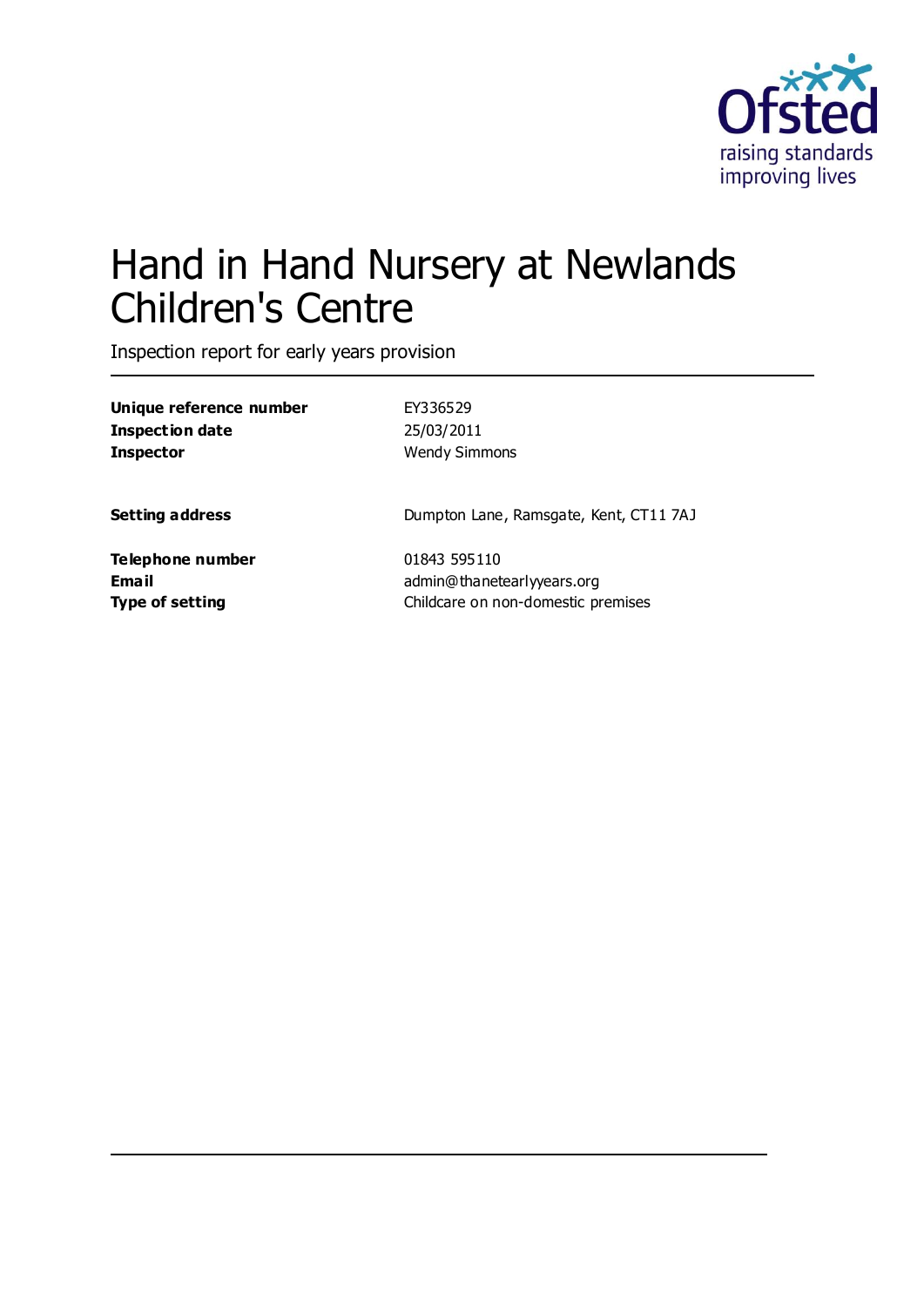The Office for Standards in Education, Children's Services and Skills (Ofsted) regulates and inspects to achieve excellence in the care of children and young people, and in education and skills for learners of all ages. It regulates and inspects childcare and children's social care, and inspects the Children and Family Court Advisory Support Service (Cafcass), schools, colleges, initial teacher training, work-based learning and skills training, adult and community learning, and education and training in prisons and other secure establishments. It assesses council children's services, and inspects services for looked after children, safeguarding and child protection.

If you would like a copy of this document in a different format, such as large print or Braille, please telephone 0300 123 1231, or email enquiries@ofsted.gov.uk.

You may copy all or parts of this document for non-commercial educational purposes, as long as you give details of the source and date of publication and do not alter the information in any way.

T: 0300 123 1231 Textphone: 0161 618 8524 E: enquiries@ofsted.gov.uk W: [www.ofsted.gov.uk](http://www.ofsted.gov.uk/)

© Crown copyright 2011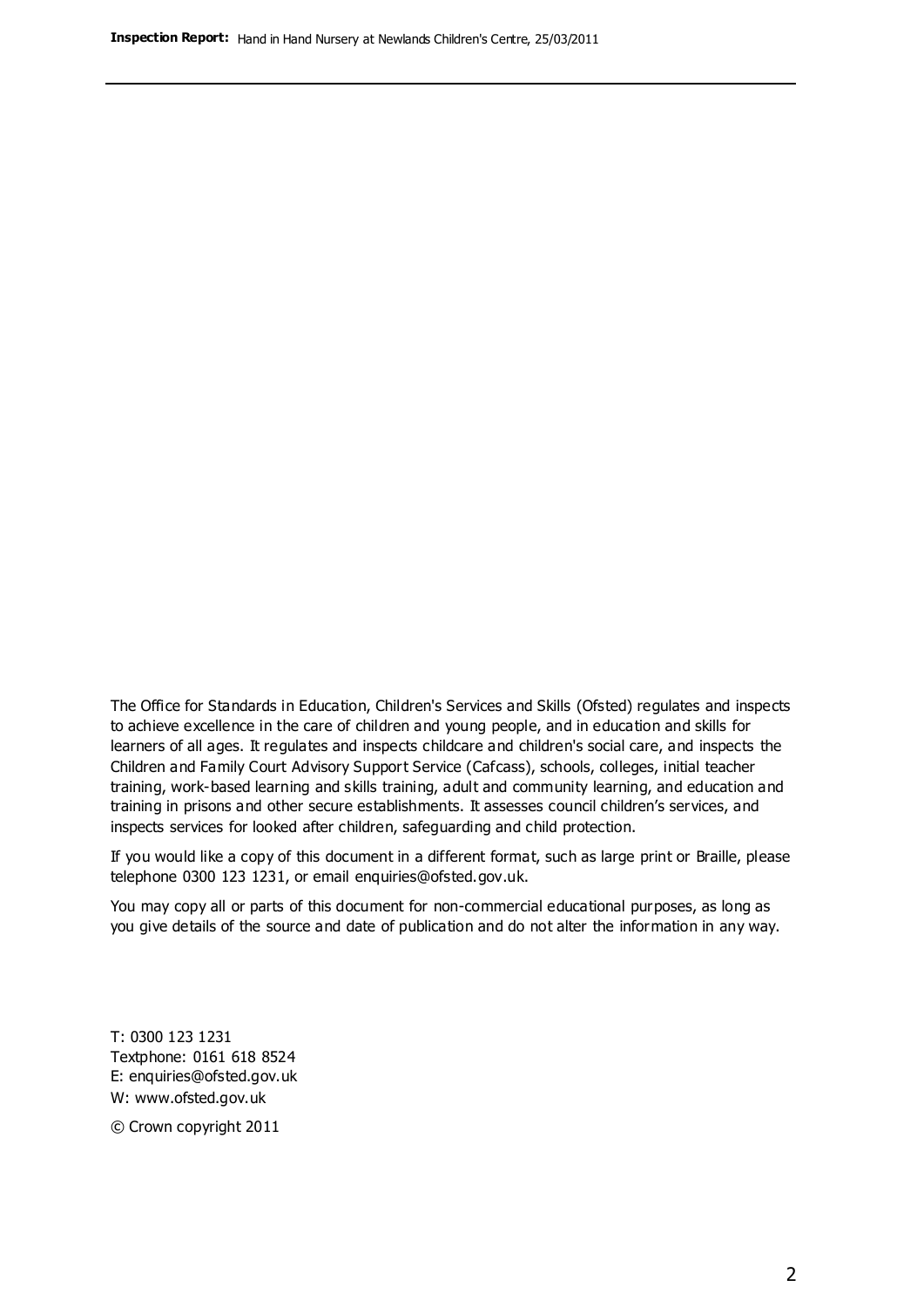### **Introduction**

This inspection was carried out by Ofsted under Sections 49 and 50 of the Childcare Act 2006 on the quality and standards of the registered early years provision. 'Early years provision' refers to provision regulated by Ofsted for children from birth to 31 August following their fifth birthday (the early years age group). The registered person must ensure that this provision complies with the statutory framework for children's learning, development and welfare, known as the *Early* Years Foundation Stage.

The provider must provide a copy of this report to all parents with children at the setting where reasonably practicable. The provider must provide a copy of the report to any other person who asks for one, but may charge a fee for this service (The Childcare (Inspection) Regulations 2008 regulations 9 and 10).

The setting also makes provision for children older than the early years age group which is registered on the voluntary and/or compulsory part(s) of the Childcare Register. This report does not include an evaluation of that provision, but a comment about compliance with the requirements of the Childcare Register is included in Annex B.

Please see our website for more information about each childcare provider. We publish inspection reports, conditions of registration and details of complaints we receive where we or the provider take action to meet the requirements of registration.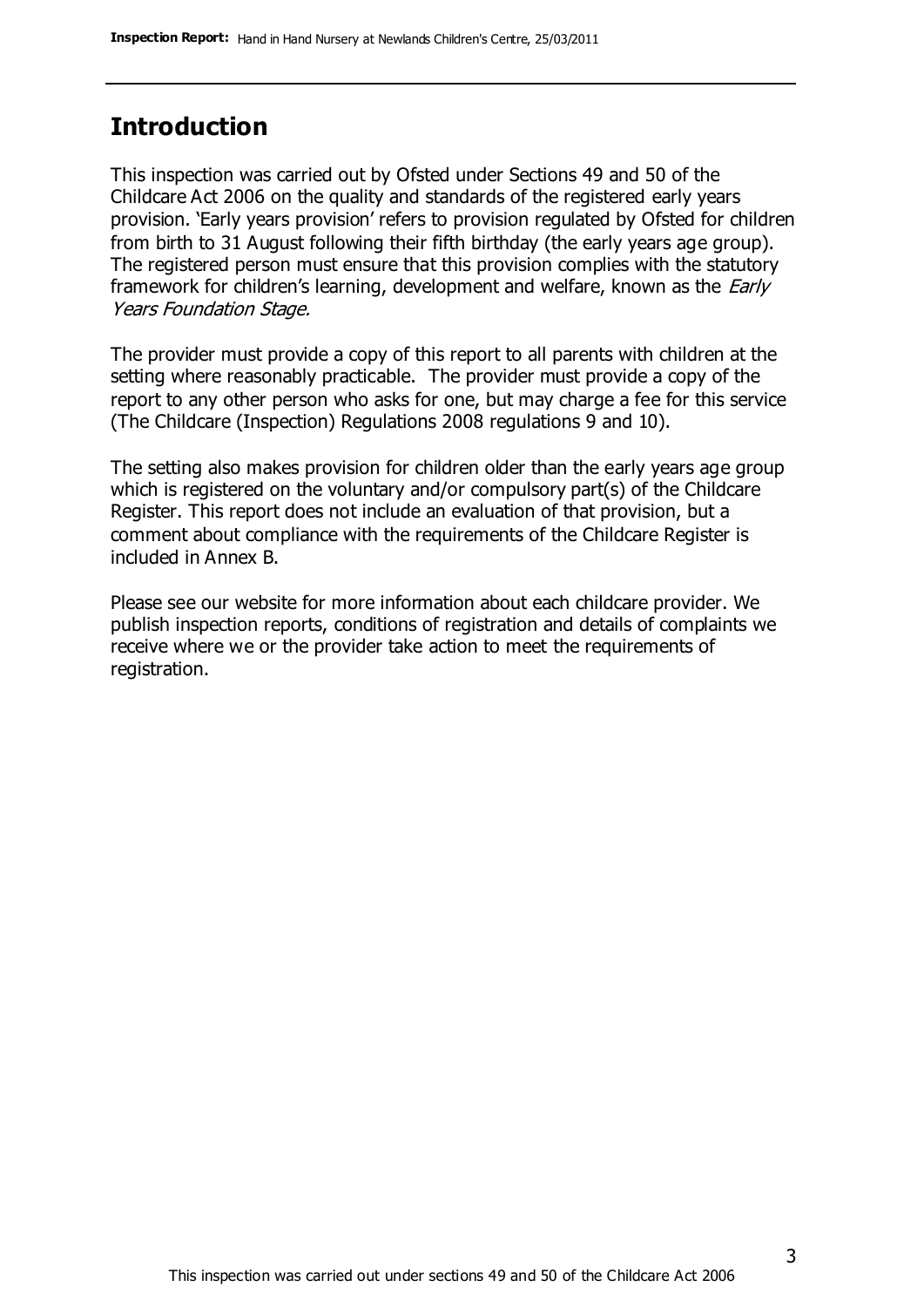# **Description of the setting**

Hand in Hand Nursery is a privately run nursery situated within a Kent County Council Children's Centre. The nursery manager and her team work collaboratively with all personnel within the children's centre. A qualified teacher is employed by the children's centre and supports the nursery for up to two days each week during term time. The nursery is on the same site as Newlands Primary School. Children come from the local area of Ramsgate.

The Nursery opened in 2006 and operates from three rooms in a purpose built building within the Children's Centre. There are also interconnecting toilet facilities, office space, a kitchen and other utility rooms. There are two separate outdoor areas, both are secure and supervised by practitioners, however one area is designated for the pre-school children and the other used solely by the babies and toddlers.

At the time of the last inspection, the setting followed the 'HighScope' approach to early education; this is no longer in operation. The nursery is registered on the Early Years Register. A maximum of 48 children within the Early Years Foundation Stage may attend at any one time. Within this, no more than 10 may be under the age of two. Currently there are six children under the age of two who attend and a total of 105 on roll aged from 11 months to under five years. A high proportion of children are in receipt of funding for the provision of free early education for two, three and four year olds. The provider also operates an occasional crèche for children whose parents are on the premises. The crèche is registered on the voluntary part of the Childcare Register.

The centre is open each weekday from 8am to 6pm for 48 weeks of the year. There is disabled access including toilet facilities. The nursery currently supports a number of children with special educational needs and/or disabilities. These children mostly have speech and language difficulties but sometimes children have more complex needs. Staff have a variety of special educational needs qualifications. The setting also supports a few children who speak English as an additional language. The nursery employs 16 staff, all of whom, including the manager, hold appropriate early years qualifications. Staff are, overall, very well qualified, with many working on additional qualifications. The nursery manager has a degree in Early Years Education and has Early Years Professional Status.

#### **The overall effectiveness of the early years provision**

Overall the quality of the provision is good.

Hand in Hand Nursery is a good and well run nursery that is successfully meeting the needs of the children in the Early Years Foundation Stage. The care and welfare are outstanding. Children learn and develop well. This is because staff are caring, relationships are very good and children are helped to learn effectively.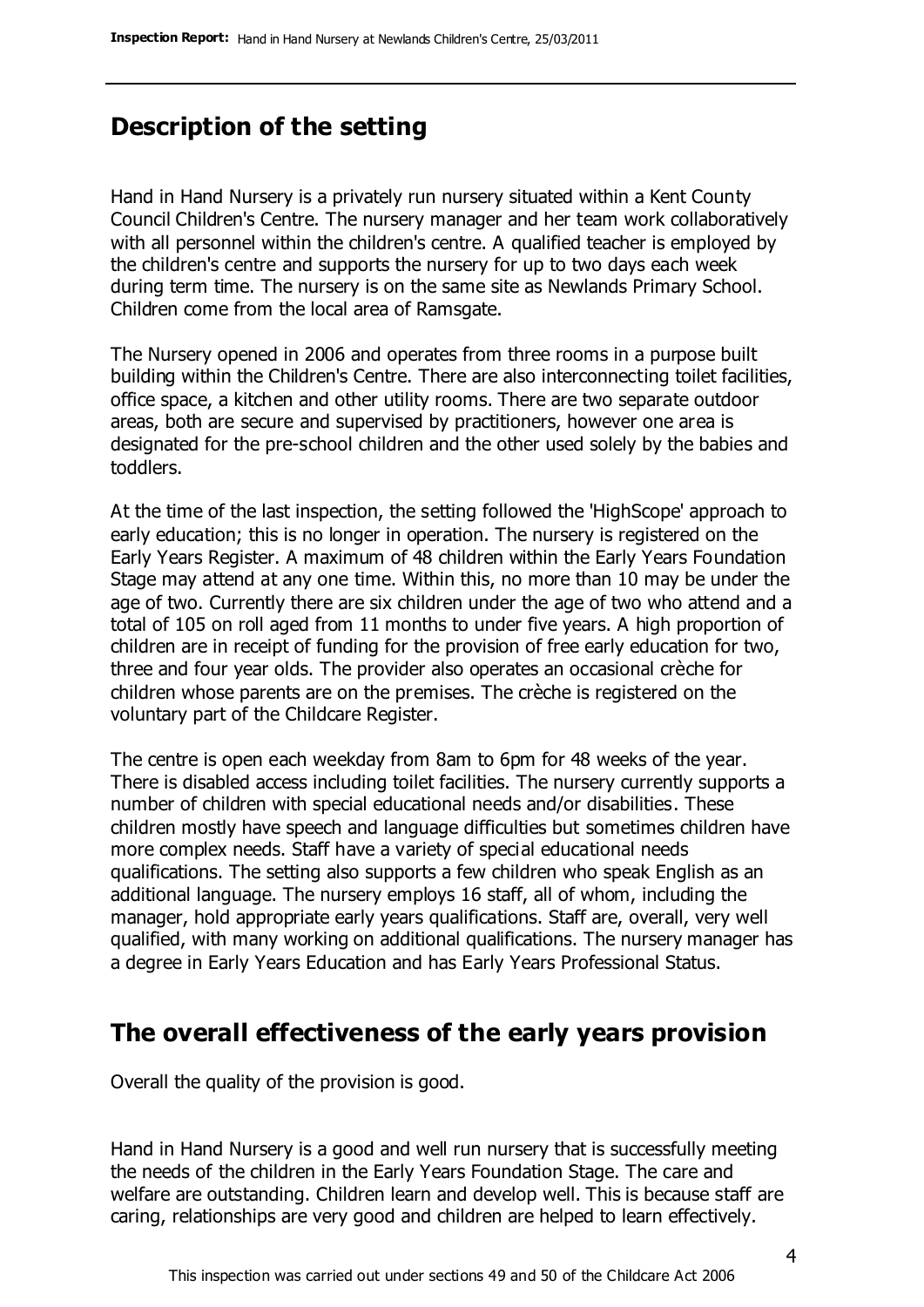Children do well in gaining news skills and knowledge, especially in their personal development. They feel exceptionally safe and parents and carers agree. There is a good capacity to maintain continuous improvement. Managers are very clear about the priorities for development.

# **What steps need to be taken to improve provision further?**

To further improve the early years provision the registered person should:

- increase opportunities for writing, including greater use of letters and sounds in structured sessions and when situations spontaneously emerge for this within children's play and investigations
- build on the good start already made to develop the way that adults assess, check and track children's progress in learning new things

# **The effectiveness of leadership and management of the early years provision**

Managers show clear vision and effective evaluation about the work of the nursery, the manger and staff are always ambitious to do the best for the children and go about their work with immense enthusiasm and commitment. As a result of effective leadership, the provision is good and this ensures that the needs of the children are well met. Notable strengths include the exceptionally rigorous safeguarding procedures. Following a review, when the manager joined the setting in June 2010, there has been considerable additional training for all staff. This has resulted in raised awareness about child protection and safeguarding procedures. Rigorous checks are in place when recruiting staff. The building and equipment are very safe reflecting the outstanding attention to risk assessment and security procedures. Excellent attention is paid to the medical needs of the children. The case studies seen demonstrate how the manager and her team show an impressive degree of knowledge about systems and procedures that facilitate exemplary care and also demonstrates the well developed links with other agencies.

The sample of parents and carers seen have value the nursery. Parents and carers confirmed a good working partnership. This is supported by the informative news letters and regular questionnaires. As one parent noted, 'They fit around the child, and go to so much effort to note things down and tell you what they have been doing in the learning journals'.

Managers and staff go out of their way to deploy resources effectively to ensure that all children are treated equally. For example, those with special educational needs and/or disabilities are helped to do well. Resources for children who speak English as an additional language have recently been increased considerably; as a result the promotion of diversity is more highly promoted. This aids all children's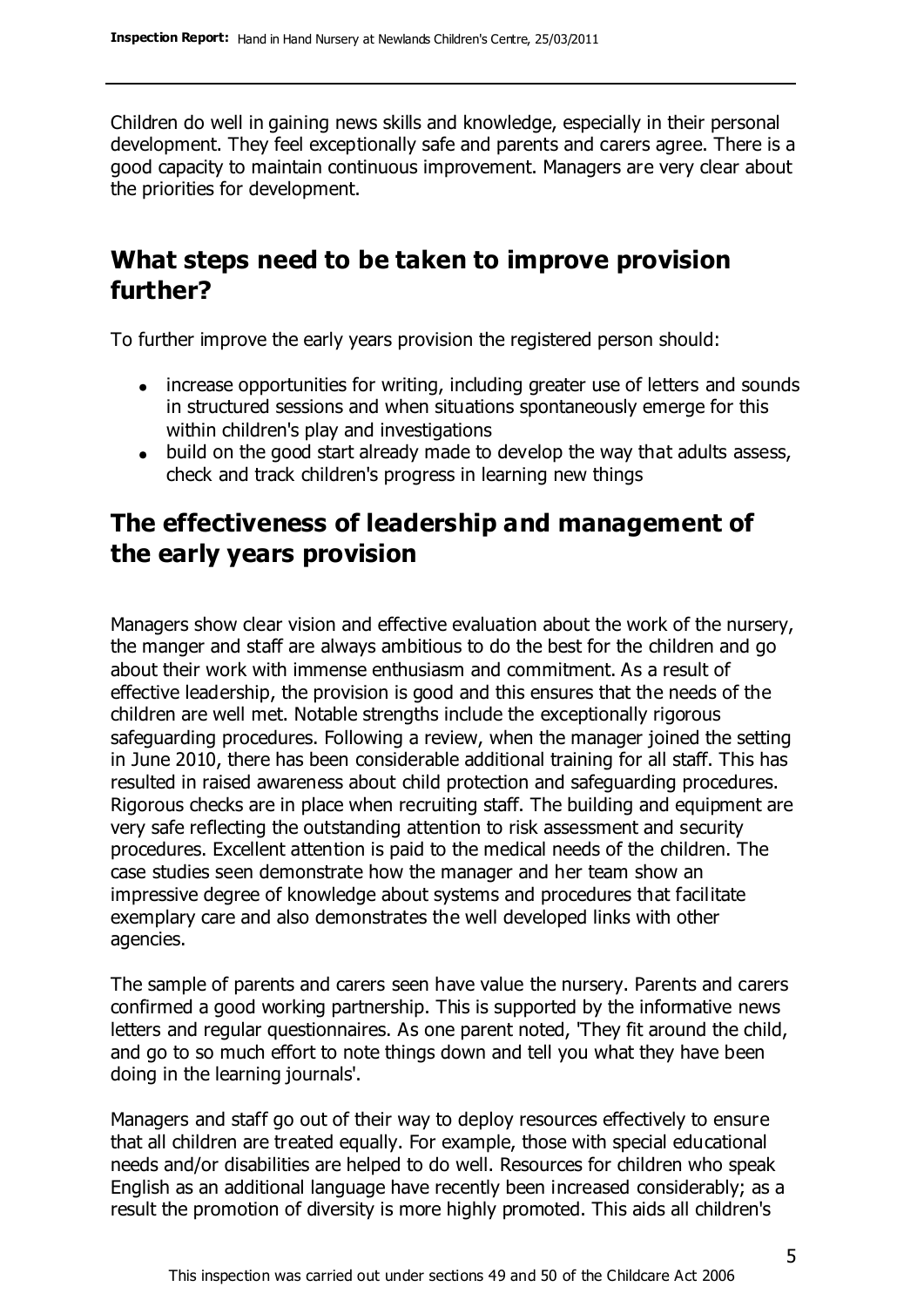wider cultural awareness well. The setting uses its resources purposefully to ensure that all children thrive.

Managers have improved the self-evaluation process, so that it is good. Following a complete audit of provision, methods of planning have altered to develop children's learning more from session to session. Action against the former key issue for improvement led to a complete change in the curriculum. As such, the setting is no longer using High Scope but focuses now explicitly on the Early Years Foundation Stage Curriculum. Currently, leaders are working on a project to improve how they check children's progress. As a result, the way that they track children's progress is rapidly improving. However, there is still more to do in order to make it as accurate and useful as possible.

# **The quality and standards of the early years provision and outcomes for children**

The nursery provides an environment where children develop as unique individuals and where equality and diversity are well promoted. Adults ensure that children receive the support that they need. Those with speech and language difficulties are carefully supported with close links to healthy professionals. Those who are learning English as an additional language are given the opportunity to share their home languages while also acquiring spoken English well. As a result of the good help and support given by the adults, children develop independence, confidence and are often show self motivation to try new things. Effective teaching and learning leads to children making good progress in gaining the skills that they need for the future.

Children enjoy having fun and learning by doing interesting things. Adults place a good emphasis on promoting speaking and social skills. This was very evident when babies explored a mixture of mashed up potatoes and porridge. This helps them to develop concentration as they delight in experiencing the squidgy texture. Older children, for example, were observed eagerly watering their seeds and potato plants with care. Likewise, when cleaning out the giant snails, adults seized on the moment to increase the children's speaking skills and promote cooperation. Good questioning, by adults, helped the children to explain why the mud sucks up water. The activities, as well as many others seen, demonstrate a meticulous focus on being safe with water and when handing creatures, as there was plenty of mopping of floors as well as handwashing.

Children behave well and sometimes this is outstanding as a result of being given very clear guidance about the rules and why these are important. Children quickly get the idea of taking turns and sharing. The care and welfare of children is given very high priority and as a result children are very happy and safe.

Following a review of snack time, changes have been made to ensure that children have a balanced range of foods and drinks. This is working well and rigorous attention is given to table cleaning and toilet and hand washing to ensure that very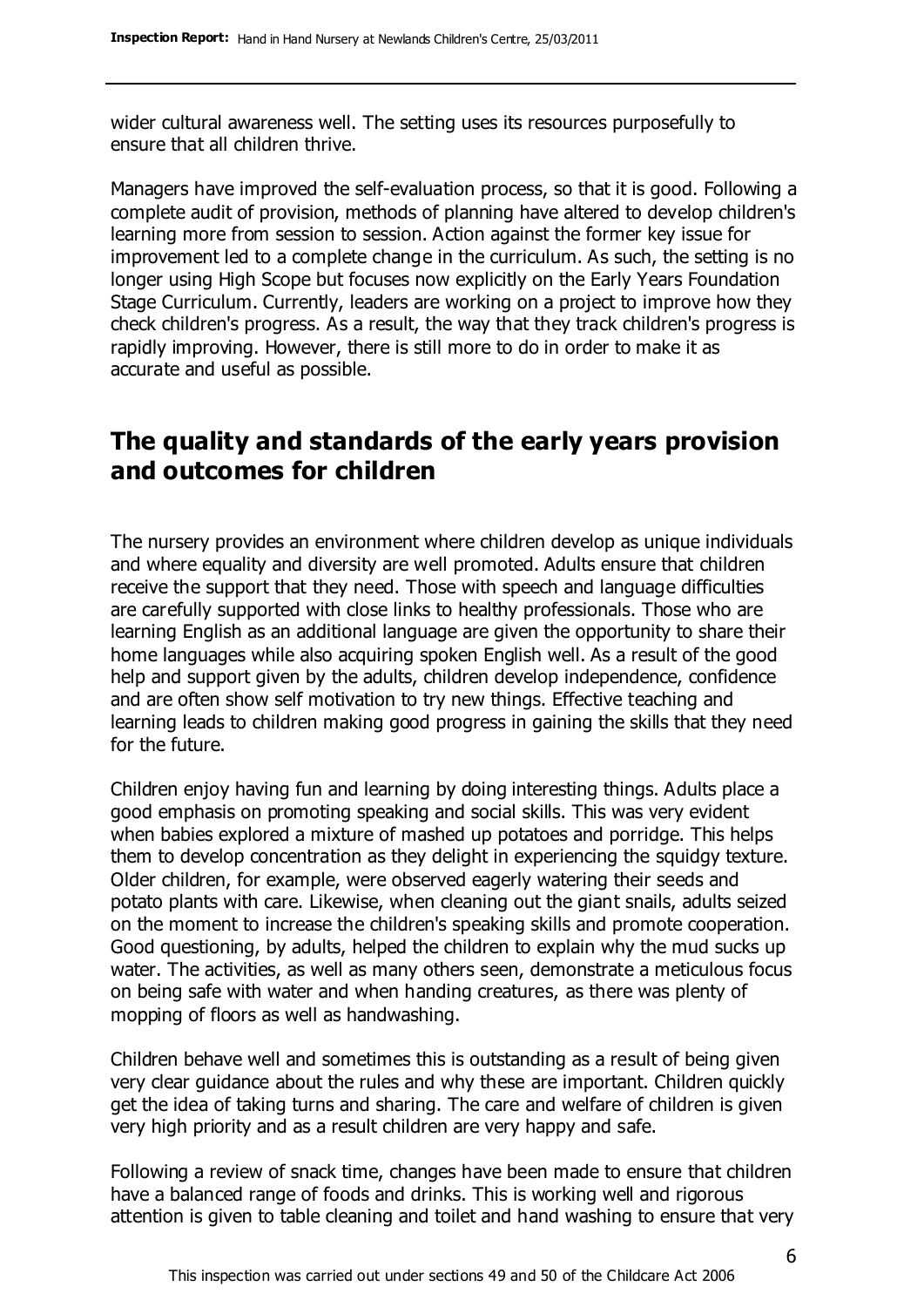high levels of hygiene.

Children develop basic skills for the future well. Staff skillfully make the most of moments as they arise to help the children to count accurately and recognise numbers within many different play situations. Adults work hard to include writing activities, such as chalking and when writing captions to go with their pictures. There are however, missed opportunities to help children to write independently for a wide range of purposes and to learn about and use letters and sounds (phonics) when engage in play as well as during more formal adult led activities.

The delightful gardens are used imaginatively to help children to enjoy plenty of fresh air and to learn about the world in which they live. They make a positive contribution to the world by learning how to work together and by caring for their environment well. They enjoy many creative activities.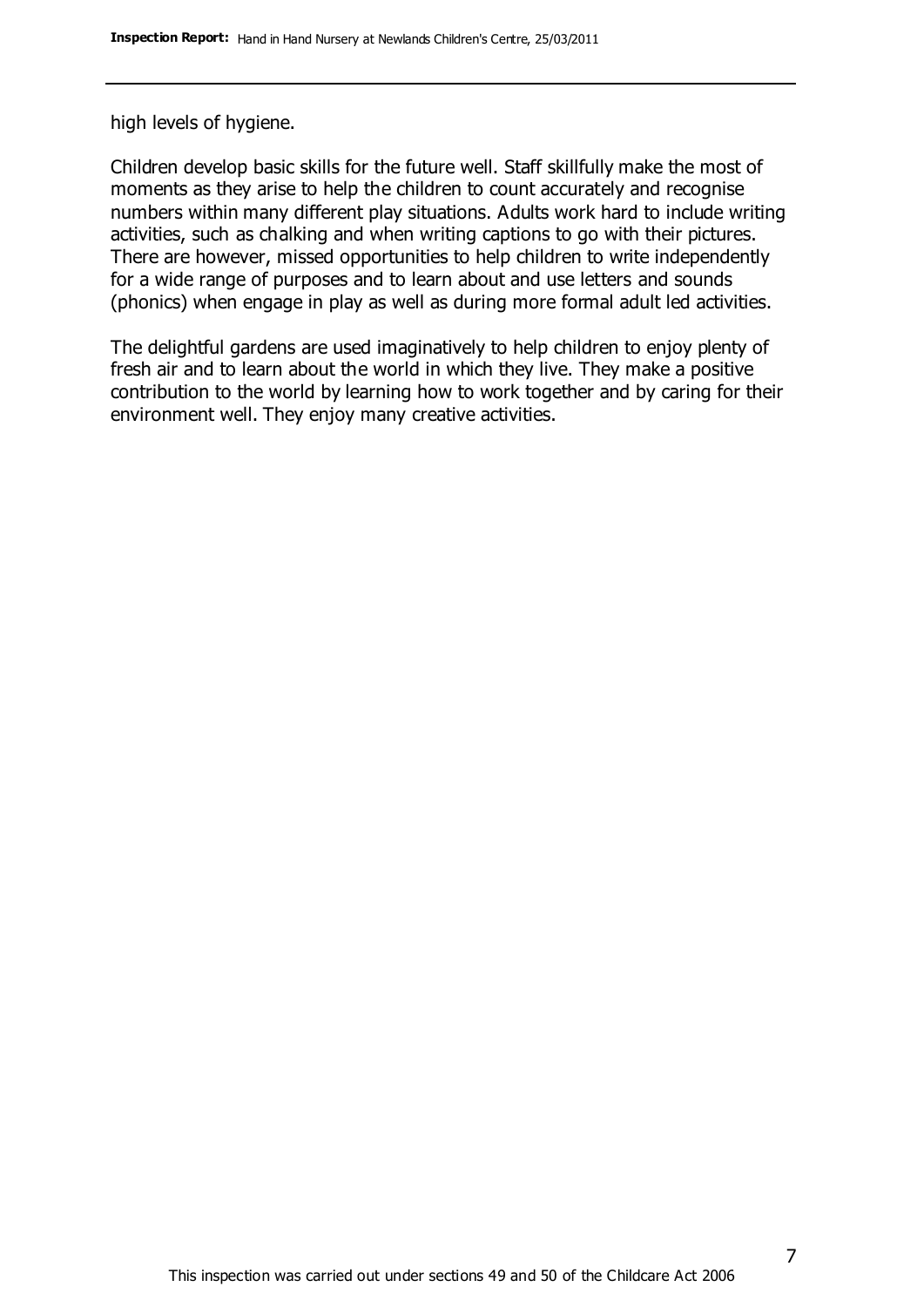# **Annex A: record of inspection judgements**

#### **The key inspection judgements and what they mean**

Grade 1 is Outstanding: this aspect of the provision is of exceptionally high quality Grade 2 is Good: this aspect of the provision is strong Grade 3 is Satisfactory: this aspect of the provision is sound Grade 4 is Inadequate: this aspect of the provision is not good enough

#### **The overall effectiveness of the early years provision**

| How well does the setting meet the needs of the      |  |
|------------------------------------------------------|--|
| children in the Early Years Foundation Stage?        |  |
| The capacity of the provision to maintain continuous |  |
| improvement                                          |  |

#### **The effectiveness of leadership and management of the early years provision**

| The effectiveness of leadership and management of the             |  |
|-------------------------------------------------------------------|--|
| <b>Early Years Foundation Stage</b>                               |  |
| The effectiveness of leadership and management in embedding       |  |
| ambition and driving improvement                                  |  |
| The effectiveness with which the setting deploys resources        |  |
| The effectiveness with which the setting promotes equality and    |  |
| diversity                                                         |  |
| The effectiveness of safeguarding                                 |  |
| The effectiveness of the setting's self-evaluation, including the |  |
| steps taken to promote improvement                                |  |
| The effectiveness of partnerships                                 |  |
| The effectiveness of the setting's engagement with parents and    |  |
| carers                                                            |  |

#### **The quality of the provision in the Early Years Foundation Stage**

The quality of the provision in the Early Years Foundation Stage  $\vert$  2

#### **Outcomes for children in the Early Years Foundation Stage**

| <b>Outcomes for children in the Early Years Foundation</b>    |  |
|---------------------------------------------------------------|--|
| <b>Stage</b>                                                  |  |
| The extent to which children achieve and enjoy their learning |  |
| The extent to which children feel safe                        |  |
| The extent to which children adopt healthy lifestyles         |  |
| The extent to which children make a positive contribution     |  |
| The extent to which children develop skills for the future    |  |

Any complaints about the inspection or report should be made following the procedures set out in the guidance available from Ofsted's website: www.ofsted.gov.uk